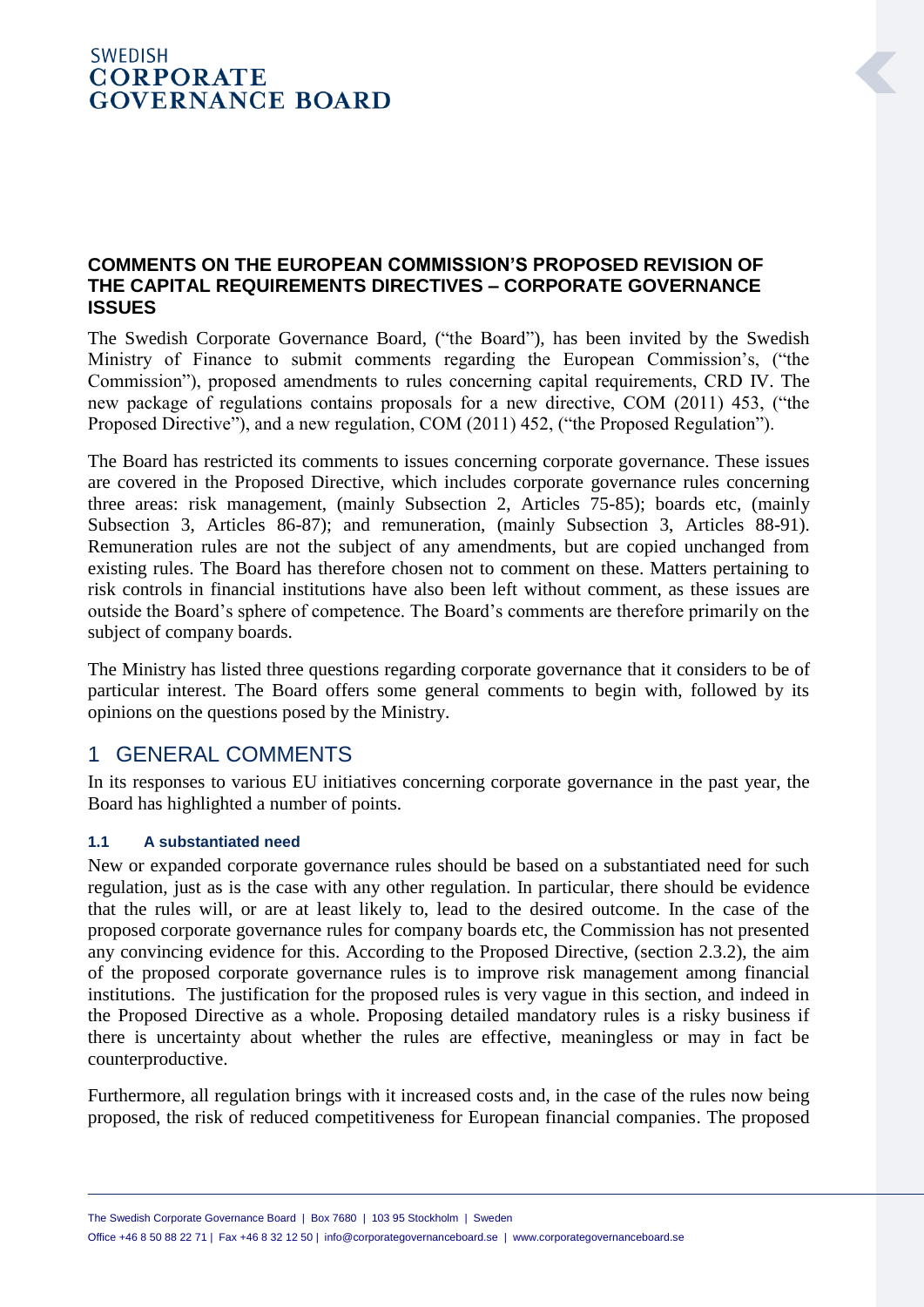regulation should therefore be the subject of a thorough cost-benefit analysis. In section 2.3.2 of the Proposed Directive, the Commission has the following to say on this subject:

"The possible decrease in competitiveness due to more stringent requirements should be mitigated by a positive impact on investors, depositors and other stakeholders".

The Commission does not attempt to substantiate or assess the likelihood of these positive effects, and nor does it present a cost-benefit analysis.

### **1.2 Rules based on principles rather than detailed regulation**

Another point highlighted by the Board is that corporate governance rules are for the most part an extension of national company law. This also applies to corporate governance rules for banks and financial institutions. The corporate governance models of different EU member states vary considerably. Despite the assiduous attempts of the Commission in the 1970s and 1980s, the EU has not been able to agree upon a common corporate governance model. In simple terms, there can be said to be three different models, but closer analysis reveals significant differences between all member states.

The rules governing board composition, the work of the board etc. that are covered by the Directive are an extension of the corporate governance rules to be found in each country's national companies act. That means that common detailed regulation at EU level is difficult to apply in practice in a satisfactory manner in every legal system. The rules proposed by the Commission should therefore not be detailed, but restrict themselves to principles. The underlying aim of each rule should be explained, while its precise structure and wording in order to achieve these aims should be flexible enough to allow it to be adapted to the circumstances of each country.

#### **1.3 Use comply or explain in corporate governance**

For corporate governance rules, the comply or explain principle is preferable to mandatory regulation, as it allows companies to try other, possibly more successful corporate governance models than those proposed by the regulator, providing they provide information about any deviation from the rules. The principle also makes it possible to write far-reaching rules, as companies are able to choose not to apply them. Mandatory regulation should only be used where it is deemed necessary and if they are known to produce the desired effects. To a great extent, corporate governance rules take the form of instructions or advice on how to improve the work of boards, as there are many different ways in which boards can work successfully.

#### **1.4 Respect proprietary rights**

Finally, it should be remembered that far-reaching restrictions on the rights of owners is questionable in a market economy. Furthermore, it can result in the state having to take responsibility for failures. If the state, through the offices of its agencies, rather than the shareholders decide on the composition of the board, for example, it is not unreasonable to hold the state liable and for the state therefore to bear the cost if the board does not do its job properly.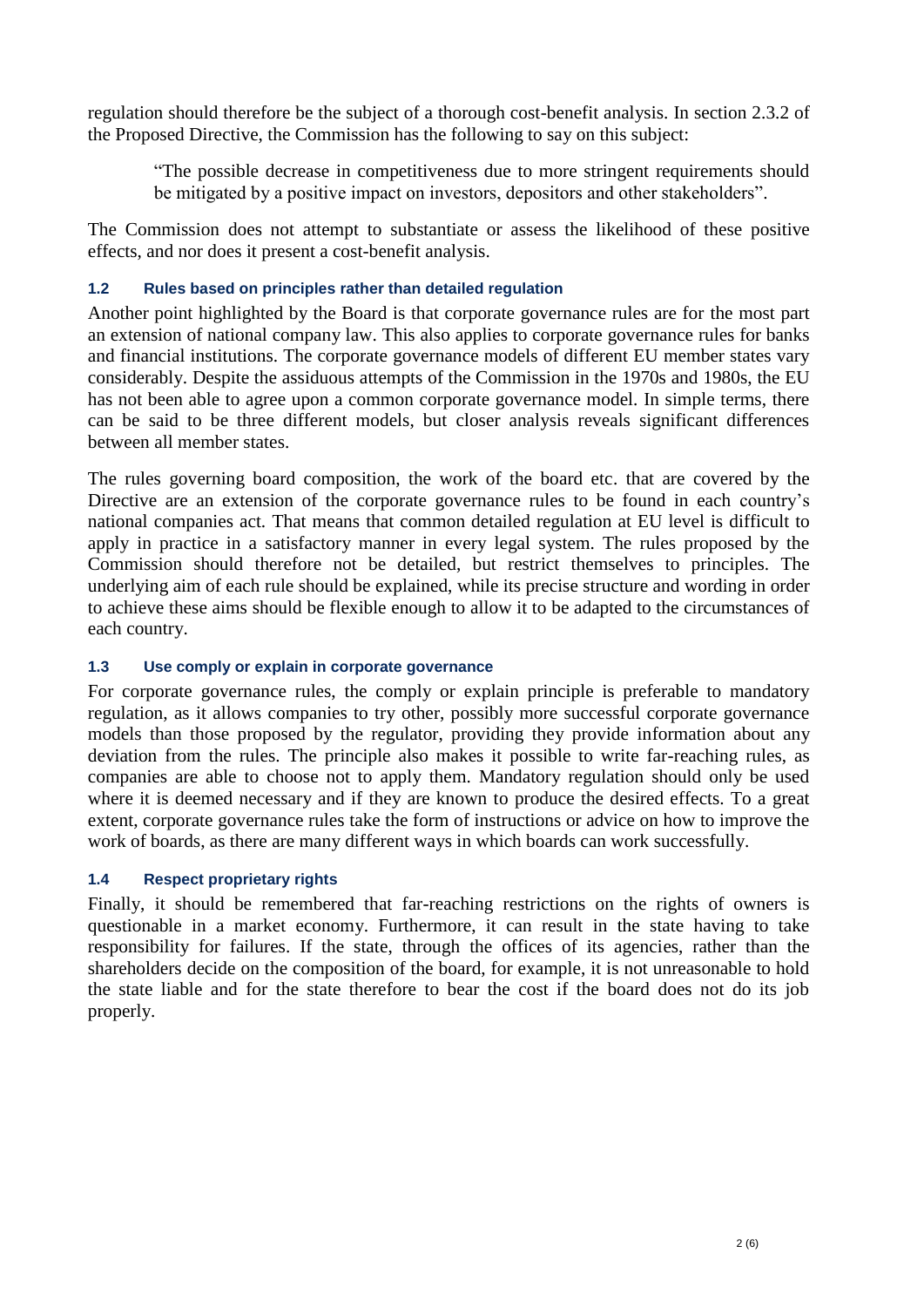# 2 COMMENTS ON THE MINISTRY OF FINANCE'S QUESTIONS

#### **2.1 Regarding the aim to ensure that board members devote sufficient time, the Commission proposes quantitative limitations on the number or combination of assignments permitted. What is your view on this aim and a practical application of such regulation?**

The Board does not believe that it is possible to have a detailed rule limiting the number of assignments a board director is permitted to have, as is proposed in article 87.1 of the Proposed Directive. While it is of course important that board members devote sufficient time to the assignment, introducing a rule concerning the number of other board or management positions a person is permitted to have is both unnecessary and difficult to administrate. Furthermore, nonboard assignments and commitments are not included – people may have commitments elsewhere, hold other positions or jobs, have families or have leisure interests that take up a lot of their time. The question of how much time a person needs to devote to a particular task is also highly individual – some people may be able to do an excellent job in just a few hours per week while other members of the same board may need to spend much more time. That is the main reason why the Swedish Corporate Governance Code, (the "Code"), only requires members of boards to devote sufficient time to their assignment, without specifying any limitations of the kind suggested in the Proposed Directive.

The Proposed Directive states that the Swedish Financial Supervisory Authority may grant permission to individual board members to have more than one board position. It is doubtful whether the Authority can in any meaningful way assess whether the criteria are fulfilled – the Proposed Directive states that the individual circumstances are to be considered by the relevant supervisory authority. Will the Authority carry out its own analysis of each individual's circumstances? It is the task of the chair of the board to ensure that all the directors devote the necessary time to their board assignment, which should then be followed up in the board's evaluation of its work and performance. In the Swedish model, it is the nomination committee that then decides whether a board member is to be proposed for re-election.

According to the Proposed Directive, the rule in question, like other proposed new corporate governance rules, aims to improve risk management in financial institutions – see section 2.3.2 of the Proposed Directive. The first paragraph of this section states that the goal of the proposed corporate governance rules is to improve the effectiveness of institutions' risk management. The third paragraph states that the proposed rules on board composition, time required etc will result in boards performing better, boards having the requisite competence, boards devoting more time to their assignment and greater accountability for boards.

If the goal is to have board directors of financial institutions devote more time to their board assignment and thereby ensure that the institution does not expose itself to uncontrolled risks, the best model must be to specify clearly that risk management is one of the board's most important tasks, that each member of the board is accountable for this and to ensure that liability for damages can be decided in a court of law within a reasonable period of time in cases where risk management has failed. If there are gaps or shortcomings in any of these areas, it is those that need to be addressed.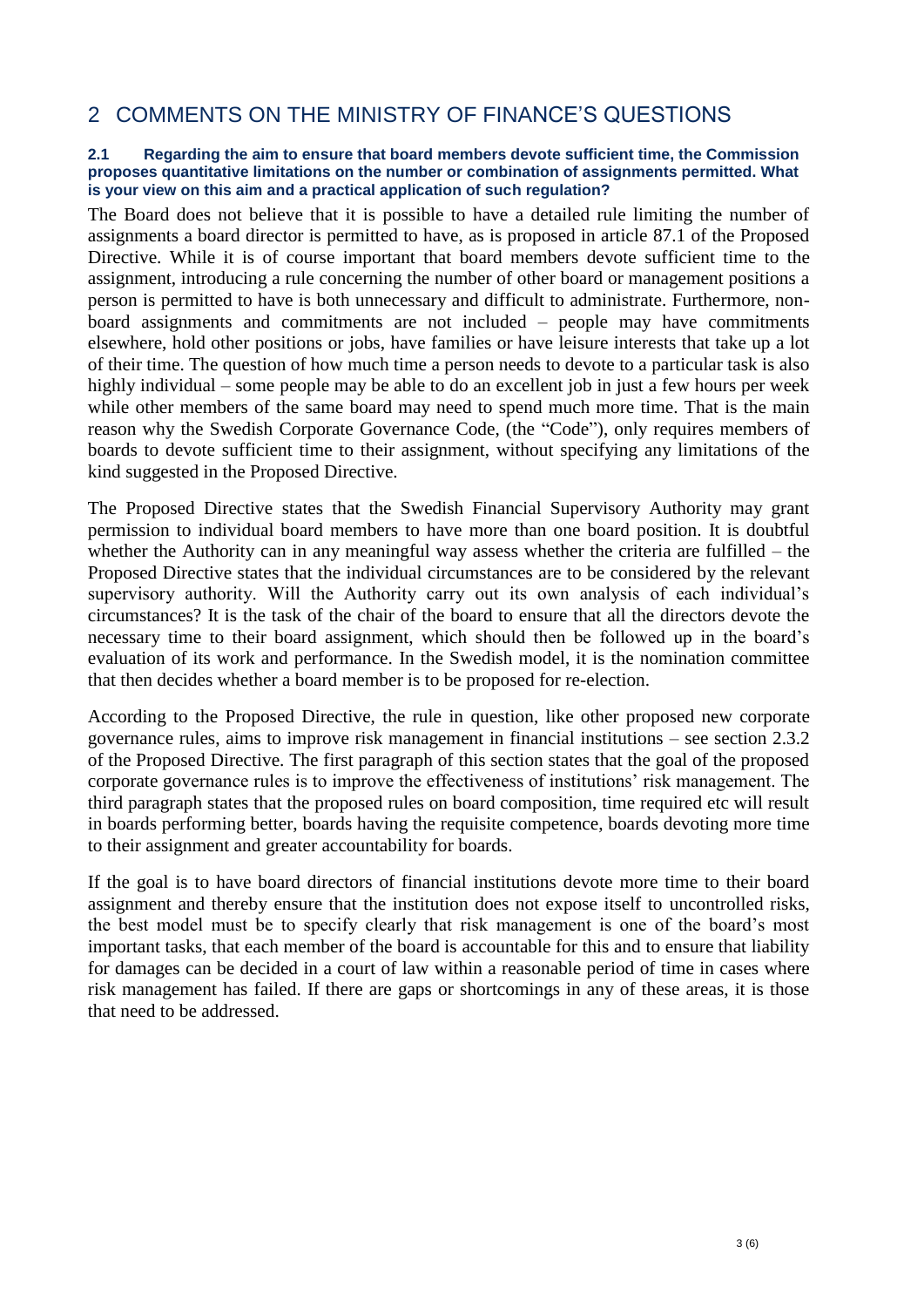#### **2.2 Regarding the use of Regulations to set criteria for the submission of information (concerning goals for risk management and governance procedures) for use by authorised agencies in order to set established guidelines. What is your view on the use of Regulations for this purpose and the content of any such Regulation?**

Article 87.4 of the Proposed Directive states that each respective supervisory authority is to collect certain data from financial institutions. This data is to be collected from the information that financial institutions are obliged to issue in accordance with article 422 and onward of the Proposed Regulation. According to article 422.2(c) of the Proposed Regulation, for instance, institutions are to publish their policies on diversity for the board, the general aims of the policy and any established objectives, as well as the extent to which the aims and objectives have been achieved. Using this information, each supervisory authority is to benchmark accepted practice for board diversity. The data is also to be forwarded from the supervisory authorities to the European Banking Authority, (EBA), for benchmarking at EU level.

The Board has no opinion regarding the supervisory authorities' and EBA's use of statistics in order to find connections and similarities or to evaluate the regulation. If the information is to be made public and used to measure the quality of different institutions, however, there is an obvious risk that its significance will be overstated. As mentioned below, it cannot be said with any certainty that a diversified board leads to better risk management. This is governed by completely different factors, primarily competence. If supervisory authorities and the general public are given the impression that institutions with greater diversity on their boards leads to less risk, supervisory authorities and the general public run the risk of being misled.

One of the fears when the Code was introduced was that the media would not understand the comply or explain principle and identify companies that deviated from the Code but explained their non-compliance as having poorer corporate governance. This would lead to the rules of the Code becoming binding, which in turn would mean that the Board could not go too deep in its regulation, as it was aware that, even if the proposed Code rules were good, they didn't suit all companies. According to the Proposed Directive and the Proposed Regulation, the corporate governance rules would be binding and a mandatory comparison model would be introduced. In the Board's opinion, this means that only corporate governance rules that are certain to suit all companies should be introduced, which in turn means that the rules cannot be particularly farreaching.

Mandatory requirements on diversity in accordance with the Proposed Directive may risk causing the boards of many financial institutions to be composed with a sole focus on diversity rather than criteria such as experience from relevant business activities and competence, which per se can lead to poorer corporate governance and risk management in the institutions concerned.

#### **2.3 Regarding fit and proper tests and board composition, the Directive delegates the design and development of technical standards for these to the EBA, the new banking authority. What is your view on this?**

The third paragraph of section 2.3.3 of the Proposed Directive states that the proposed rules on board composition etc in article 87.3 of the Proposed Directive will mean that boards perform better, that the required competence will be found on boards, that boards will devote more time to their tasks and that boards will be more accountable. The fourth paragraph of the same section declares that there are only positive effects if financial institutions are obliged to select board members from a wider range of candidates, as this will expand the risk management expertise of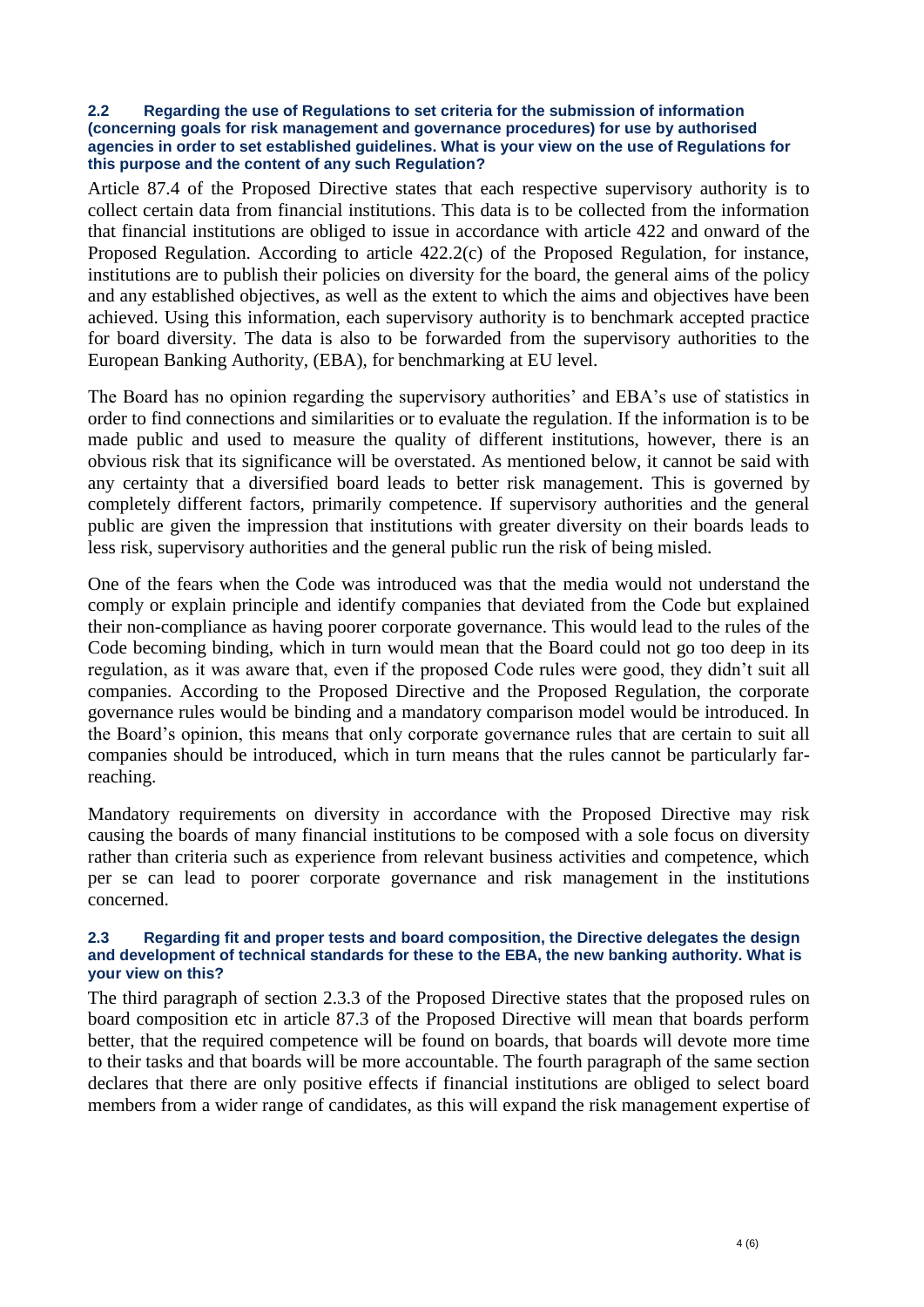boards. The first paragraph of section 5.3 of the Proposed Directive states that a nonhomogeneous board is the best insurance against groupthink and thus the automatic acceptance of the decisions that are made etc.

The Board shares the view that greater diversity of professional background, competence and gender is good in some respects. A rule to this effect exists in the Code. However, the Board is of the opinion that the primary criterion for board members is always the right competence. That boards would generally make better risk management decisions if they were diversified along the lines presented in the Proposed Directive is open to question. In the absence of clear empirical evidence, diversity requirements should not be mandatory.

Furthermore, the Board believes that there must be very strong reasons for society to dictate which people owners should choose to manage their property. In the long term, such regulation risks diluting proprietary rights and therefore the shareholders' accountability for the companies they own.

Instead, it should be clearly explained that it is the responsibility of the owners to ensure that the company has an appropriately composed board. To the extent that owners in certain jurisdictions within the EU have insufficient control or influence over board appointments to be able to bear this responsibility, it is this situation that should be resolved. The Swedish system, with a shareholder-appointed nomination committee that has a clear mandate to nominate the most appropriate candidates for the board, can serve as an example in this respect.

The first sentence of article 87.3 of the Proposed Directive states that financial institutions are to consider diversity when appointing board directors. In the Swedish system, this is a matter for nomination committees. The Board has no objections to this rule. The second sentence of the article would require institutions to have a policy for this, which can be regarded as an unnecessary rule that will merely result in unnecessary administrative costs. It would be more appropriate to include the list of diversity criteria in the first sentence of the article and remove the requirement of a company policy.

The EBA has been asked to propose technical standards for all new corporate governance rules concerning boards. The Commission suggests that it be delegated the task of determining these standards. As stated above, corporate governance rules should take the form of principles in order to be able to be implemented in each country's corporate legislation system. Furthermore, only corporate governance rules that are regarded as indispensible should be mandatory. Further detailed regulation by the EBA on these matters would take us in the opposite direction.

## **2.4 Views on other proposed rules**

The Board notes that the requirement to form a nomination committee within the board, (article 86.2 of the Proposed Directive), does not need to be applied in cases where it is not the board's task to appoint new directors. The Board assumes that Sweden is one of the countries covered by this exception.

Article 87.1 (c) states that each member of the board is to act with honesty, integrity and an independent mind in order to be able to challenge executive management decisions when required. This is designed to be a mandatory rule, for which the EBA is to propose technical standards to be issued by the Commission. Is the supervisory authority to test this rule? Are sanctions to be imposed on financial institutions if a member of the board is not honest in his or